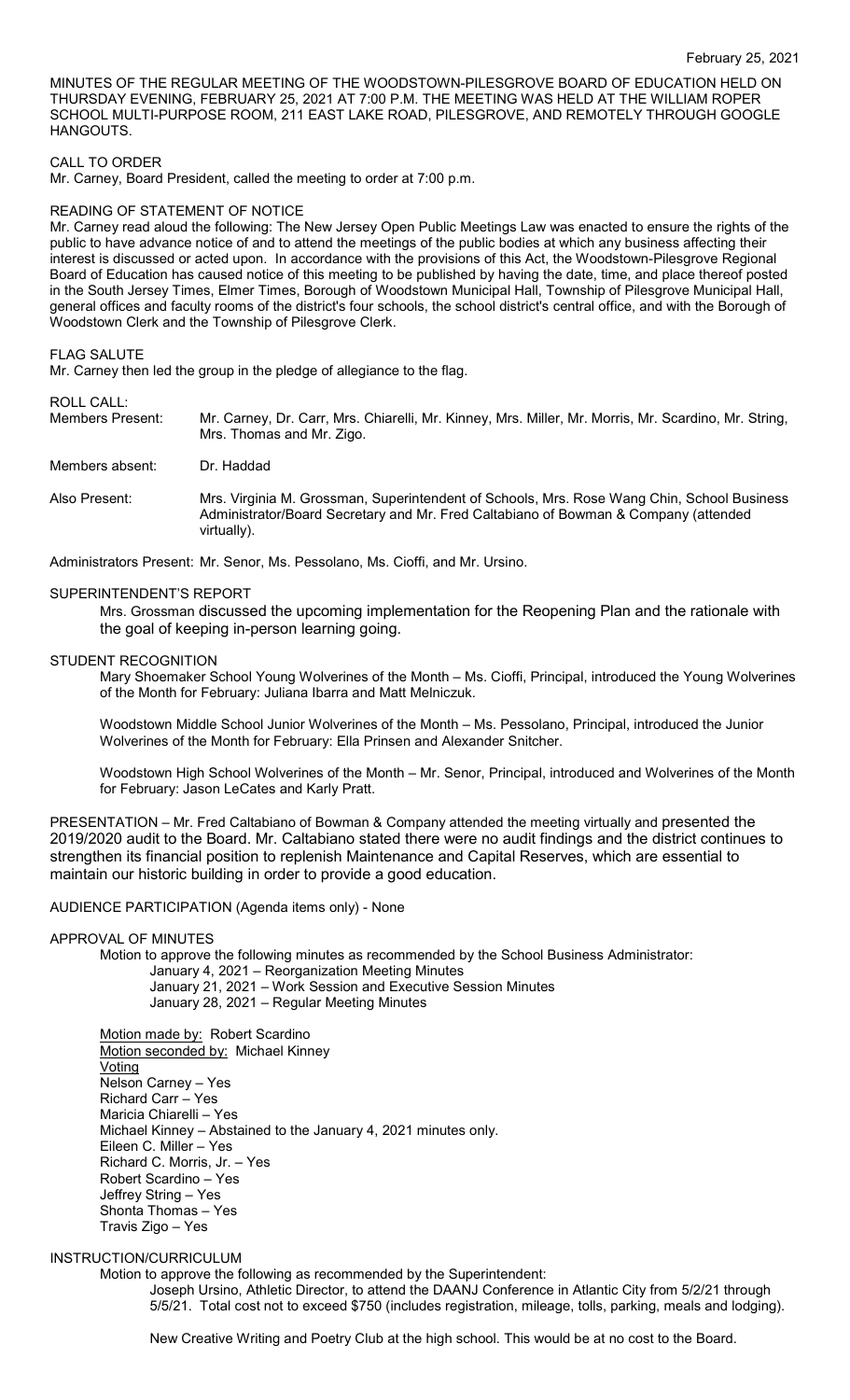Harassment, Intimidation and Bullying report dated 1/21/21- 2/18/21 and to provide notification letters as required to the parents/guardians advising that this information has been provided to the Board of Education.

SEMI (Special Education Medicaid Initiative) Corrective Action Plan for 2021-2022.

Motion made by: Robert Scardino Motion seconded by: Michael Kinney **Voting** Nelson Carney – Yes Richard Carr – Yes Maricia Chiarelli – Yes Michael Kinney – Yes Eileen C. Miller – Yes Richard C. Morris, Jr. – Yes Robert Scardino – Yes Jeffrey String – Yes Shonta Thomas – Yes Travis Zigo – Yes ADMINISTRATION/PERSONNEL Motion to approve the following as recommended by the Superintendent: Torien Brown to the new position of part-time Technology Technician at \$15.00 per hour for 12 hours per week, effective 3/1/2021. Extra Duty Appointments as follows: Athletic list for February 2021. (see page High School list for February 2021. (see page Job Descriptions as follows: Part-time Technology Technician Curriculum Coordinator Supervisor of Special Education February 2021 substitute list. (see page \_\_\_) Volunteer Athletic list for February 2021. (see page Motion made by: Robert Scardino Motion seconded by: Michael Kinney **Voting** Nelson Carney – Yes Richard Carr – Yes Maricia Chiarelli – Yes Michael Kinney – Yes Eileen C. Miller – Yes Richard C. Morris, Jr. – Yes Robert Scardino – Yes Jeffrey String – Yes Shonta Thomas – Yes Travis Zigo – Yes Motion to approve the following as recommended by the Superintendent (voting not applicable to sending district representatives): Resignation of Deborah Hite, paraprofessional at MSS, effective 3/24/2021. Leaves of Absence as follows: Holly Zane, Nurse at William Roper, from 9/1/2021 through 6/30/2022. Jamie Morgan at Mary Shoemaker from 3/3/2021 through 4/18/2021. Jamie Morgan, from the Technology Team Leader position from 3/3/2021 through 4/18/2021. New Staff as follows (see page \_\_\_): Tara McQueston as a Long-term Substitute Teacher in for Hope Mortimer at Mary Shoemaker effective from approximately 3/8/2021 through 6/1/2021 at the substitute pay scale. Mariah Sigars as a part-time Achieve Teacher at William Roper, at Bachelors, Step 1 - \$53,405.00 prorated, effective 2/26/2021. Extra Duty Appointments as follows: Middle School extra duty list for February. (see page \_\_\_) Motion made by: Robert Scardino Motion seconded by: Michael Kinney **Voting** Nelson Carney – Yes Richard Carr – Yes Maricia Chiarelli – Yes Eileen C. Miller – Yes Robert Scardino – Yes Jeffrey String – Yes

Shonta Thomas – Yes Travis Zigo – Yes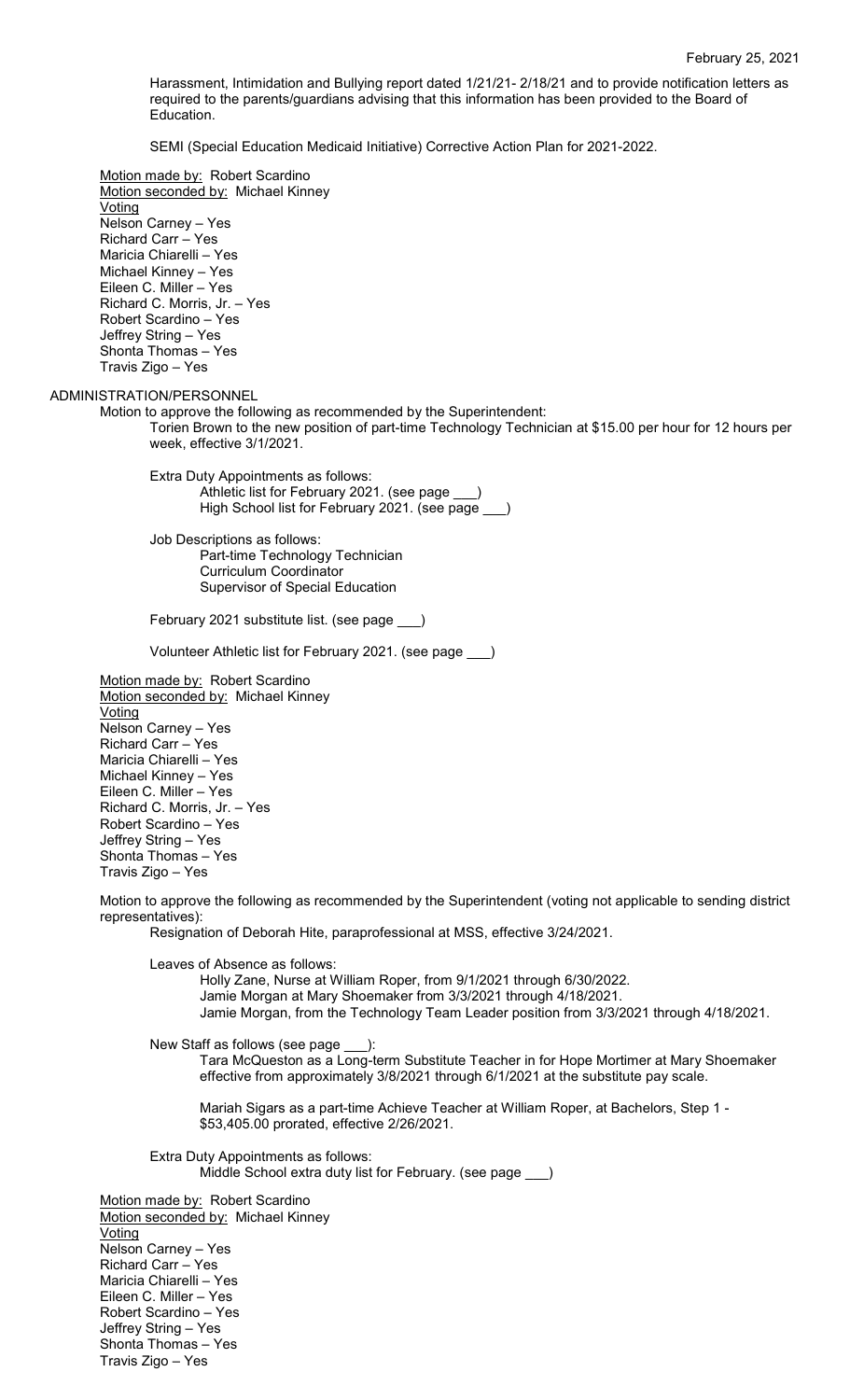### OPERATIONS/FINANCE

Motion to approve the following financial reports as recommended by the School Business Administrator: (see Board Minutes Financial Back-up Binder for details).

Pursuant to N.J.A.C. 6A:23A-16.10 (c)3, I certify that as of December 31, 2020, no budgetary line item account has obligations and payments (contractual orders) which in total exceed the amount appropriated by the Woodstown-Pilesgrove Regional Board of Education pursuant to N.J.S.A. 18A:22-8.1 and N.J.S.A. 18A:22-8.2 and no budgetary line item account has been over-expended in violation of N.J.A.C. 6:23- 16.10 (a)1.

Board Secretary Date

\_\_\_\_\_\_\_\_\_\_\_\_\_\_\_\_\_\_\_\_\_\_\_\_\_\_\_\_\_ \_\_\_\_\_\_\_\_\_\_\_\_\_\_\_\_\_\_\_\_\_\_\_\_

The December 31, 2020, preliminary final Report of the Treasurer of School Funds for the 2020-2021 school year is in agreement with the December 31, 2020, preliminary Report of the Board Secretary, pending audit.

Pursuant to N.J.A.C. 6A:23A-16.10(c)4, that the Woodstown-Pilesgrove Regional Board of Education certifies that as of December 31, 2020, and after review of the Secretary's Monthly Financial Report and the Treasurer's Monthly Financial Report and upon consultation with the appropriate district officials, to the best of the Board's knowledge, no major account or fund has been over-expended in violation of N.J.A.C. 6A:23A-16.10(a)1 and that sufficient funds are available to meet the district's financial obligations for the remainder of the fiscal year.

EFT's for January 2021, additional hand check payments for January 2021, and payment list for the month of February 2021.

Transfer of funds as previously approved by the Superintendent pursuant to 18A:22-8.1 for the month of December 2020.

Additional financial reports as follows:

Student Activities and Athletics for the month of January 2021.

Scholarships for the month of January 2021.

Odyssey of the Mind for the month of January 2021.

- Cafeteria Report for the month of January 2021.
- Woodstown Community School for the month of January 2021.

Motion made by: Robert Scardino Motion seconded by: Michael Kinney Voting Nelson Carney – Yes Richard Carr – Yes Maricia Chiarelli – Yes Michael Kinney – Yes Eileen C. Miller – Yes Richard C. Morris, Jr. – Yes Robert Scardino – Yes Jeffrey String – Yes Shonta Thomas – Yes Travis Zigo – Yes

Motion to approve the following as recommended by the School Business Administrator:

Resolution to approve the withdrawal of funds from the Capital Reserve account to fund professional services rendered by RYEBREAD for the fire alarm replacement project at the Mary S. Shoemaker Elementary School, State Project #5910-060-21-2000, for facility management services, in an amount not to exceed \$24,000.00, to be funded by General Fund Capital Outlay Account (Fund 12). The District has a requirement to fund the local share of professional services rendered by RYEBREAD for the fire alarm replacement project at the Mary S. Shoemaker Elementary School, State Project #5910-060-21-2000, for facility management services, in an amount not to exceed \$24,000.00 through a Capital Reserve withdrawal. The NJ State Department of Education requires Board action for withdrawals from the Capital Reserve account. There are available funds in the amount not to exceed \$24,000.00 for withdrawal from the Capital Reserve account. The District will not seek State funding for the above project. Be it resolved that the above project is included in the District's approved Long-Range Facilities Plan. Be it further resolved that the District's administration is directed to withdraw an amount not to exceed \$24,000.00 from the Capital Reserve account to make the money available for this expenditure.

Accept the following student as a Non-Resident/Non-Employee Tuition Student for the 2021-2022 school year:

NJSmart #7851848261

Approve and accept the Annual Audit for the Fiscal Year Ended June 30, 2020 as reviewed and discussed, including the Comprehensive Annual Financial Report (CAFR). There were no findings.

Resolution to approve withdrawal of funds from the Capital Reserve account to fund professional services rendered by RYEBREAD for HVAC replacements at the Mary S. Shoemaker School for Bidding & Negotiation (BN) in the amount of \$11,557.90, to be funded by General Fund Capital Outlay Account (Fund 12). The District has a requirement to fund the local share of professional services rendered by RYEBREAD for HVAC replacements at the Mary S. Shoemaker School for Bidding & Negotiation (BN) in the amount of \$11,557.90 through a Capital Reserve withdrawal. The NJ State Department of Education requires Board action for withdrawals from the Capital Reserve account. There are available funds in the amount of \$11,557.90 for withdrawal from the Capital Reserve account. The District will not seek State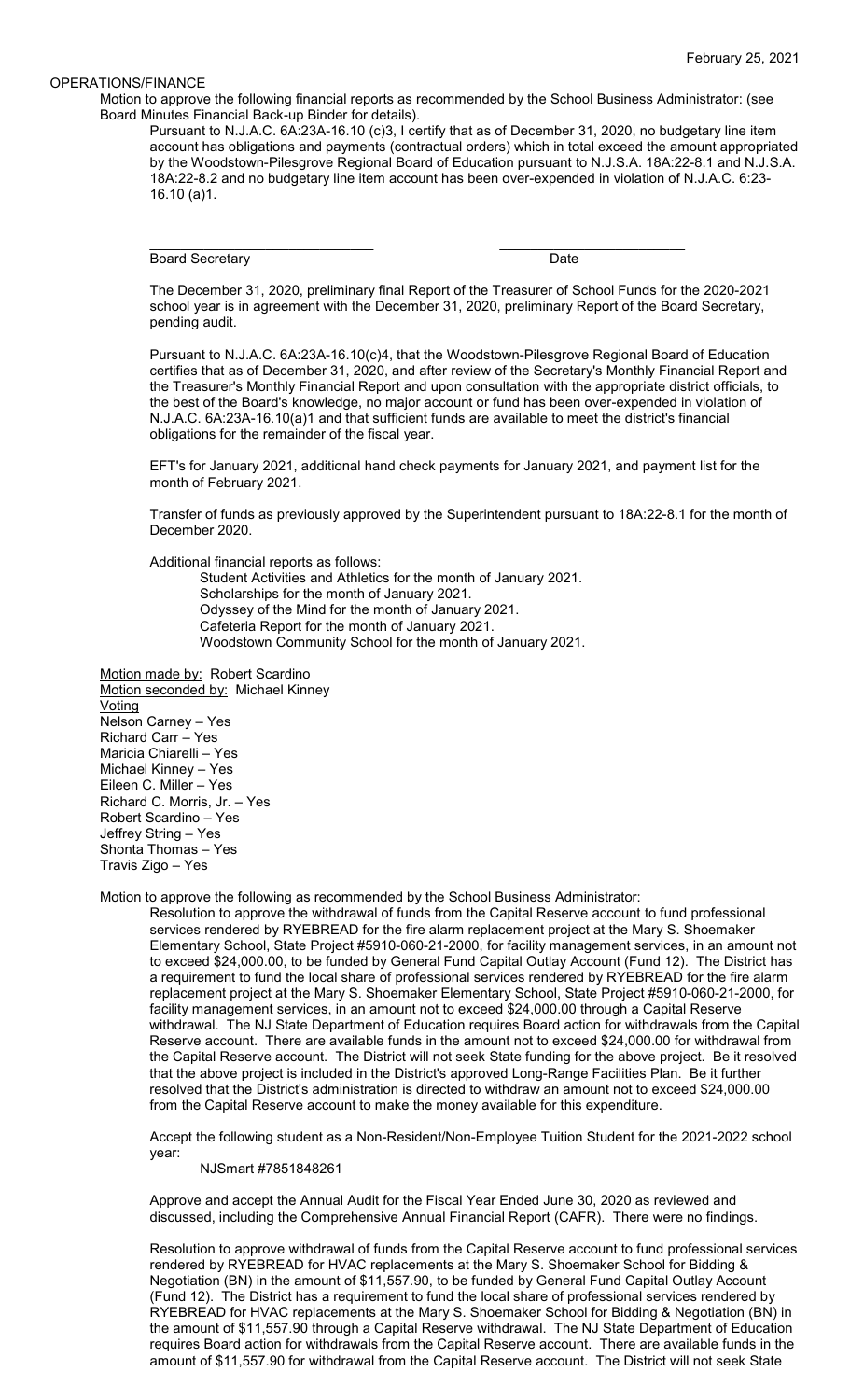funding for the above project. Be it resolved that the above project is included in the District's approved Long-Range Facilities Plan. Be it further resolved that the District's administration is directed to withdraw \$11,557.90 from the Capital Reserve account to make the money available for this expenditure.

Establishment of the Dominic Cerrito Constitution Scholarship.

Authorize the submission of the ESEA amendment for Fiscal Year 2021, and accept the grant award of these funds upon subsequent approval of the FY 2021 ESEA Application.

Submission of the Amended CARES Emergency Relief Grant application for Fiscal Year 2020, and to accept the grant award of funds upon subsequent approval of the CARES Emergency Relief Grant application, in the amount of \$183,402.

Title I and IIA Instructor salaries for the 2020-2021 school year.

Contract with CM3 Building Solutions to replace the controlling components of the existing paging system at Woodstown High/Middle Schools in an amount not to exceed \$35,000.00. Pricing in this proposal is in accordance with the Camden County Educational Services, Co-operative purchasing agreement Contract 66CCEPS. (Note: This is a retroactive approval request due to emergent nature. The county office has been notified.)

Request approval to utilize the Hunterdon County Educational Services Cooperative Pricing Program's Bid #HCESC-SER-12B – Electrical Services to secure construction services to replace the fire alarm at the Mary Shoemaker Elementary School, State Project #5910-060-21-2000. The existing fire alarm system in the school has long past its useful life and is failing. Replacement parts are no longer available. This project is included in the district's approved Long-Range Facility Plan. This project is classified as an "Other Capital Project". The district will not be requesting State funding for this project.

Accept the proposal from R. Moslowski Excavating, Inc. for the sinkhole repair and storm drainage swale rehabilitation. The submission from R. Moslowski Excavation, Inc. represents the lowest responsible proposal. R. Moslowski Excavation, Inc.'s submitted proposal to repair the storm water drainage structure that resulted in the sinkhole is \$8,600.00. R. Moslowski Excavation Inc.'s submitted proposal to rehabilitate the storm drainage swale is \$8,675.00. Total project cost, including a one year maintenance bond of \$400.00, is \$17,625.00 to be funded by a withdrawal from Maintenance Reserve.

Modify the previously approved October 2020 motion to request to withdraw from the district's Maintenance Reserve account in an estimate not to exceed \$25,000.00. Withdrawal of funds is necessary to cover the cost associated with engineering fees and construction cost estimate of the repair of the storm water drainage structure and associated piping on district property along East Millbrook Avenue. Failure of the storm water piping and structure has resulted in the development of a significant and hazardous sinkhole along the sidewalk on East Millbrook Avenue.

Resolution to approve the withdrawal of funds from the Capital Reserve account to fund professional services rendered by GraMin Consulting Services, LLC for the fire alarm replacement project at the Mary S. Shoemaker Elementary School, State Project #5910-060-21-2000, for facility management services, in an amount not to exceed \$9,000.00, to be funded by General Fund Capital Outlay Account (Fund 12). The District has a requirement to fund the local share of professional services rendered by GraMin Consulting Services, LLC for the fire alarm replacement project at the Mary S. Shoemaker Elementary School, State Project #5910-060-21-2000, for facility management services, in an amount not to exceed \$9,000.00 through a Capital Reserve withdrawal. The NJ State Department of Education requires Board action for withdrawals from the Capital Reserve account. There are available funds in the amount not to exceed \$9,000.00 for withdrawal from the Capital Reserve account. The District will not seek State funding for the above project and;

Be It Resolved that the above project is included in the District's approved Long-Range Facilities Plan and;

Be It Further Resolved that the District's administration is directed to withdraw an amount not to exceed \$9,000.00 from the Capital Reserve account to make the money available for this expenditure.

Motion made by: Robert Scardino Motion seconded by: Michael Kinney **Voting** Nelson Carney – Yes Richard Carr – Yes Maricia Chiarelli – Yes Michael Kinney – Yes Eileen C. Miller – Yes Richard C. Morris, Jr. – Yes Robert Scardino – Yes Jeffrey String – Yes Shonta Thomas – Yes Travis Zigo – Yes

Motion to approve the following as recommended by the School Business Administrator (voting not applicable to sending district representatives):

Accept a donation from Classic Touch Embroidery LLC, in the amount of \$640.00 to benefit the 2020 Holiday Assistance program.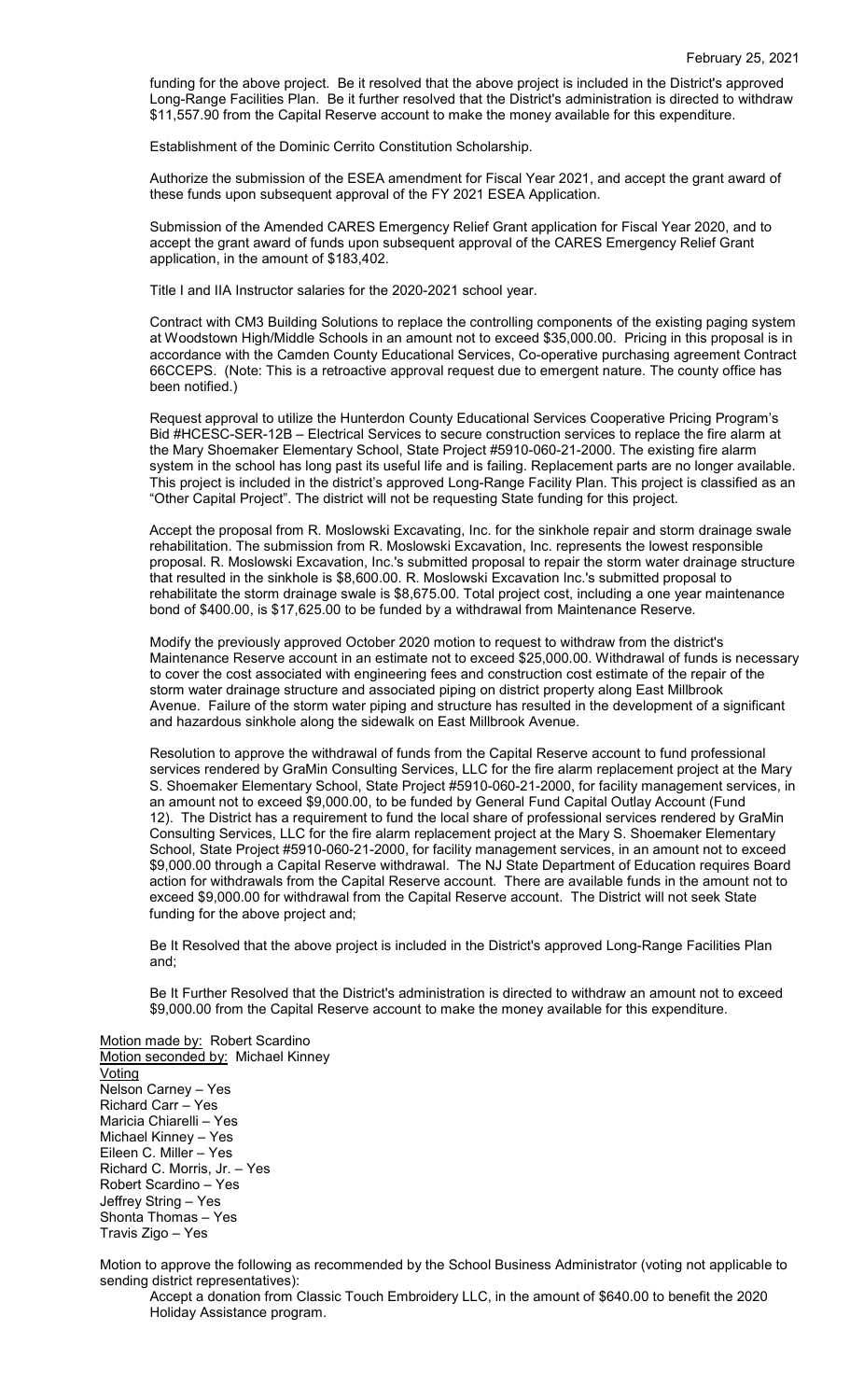Accept the following donations in memory of Irene DeCaro to benefit the William Roper School. Funds will be placed in student activities: Jennie Matarese - \$25.00 Tina and Steven Sheets - \$25.00

Raphaelin and John Kennealy - \$20.00 Christopher, Erica, Michael and James Schulke - \$50.00 Alicia and James DeCaro - \$200.00 Joann and Leonard Forte - \$25.00 Alfred and Lucuille Melchiorre - \$50.00

Motion made by: Robert Scardino Motion seconded by: Michael Kinney **Voting** Nelson Carney – Yes Richard Carr – Yes Maricia Chiarelli – Yes Eileen C. Miller – Yes Robert Scardino – Yes Jeffrey String – Yes Shonta Thomas – Yes Travis Zigo – Yes

## POLICY

Motion to approve the following policies and regulations for first reading: *General Policy and Regulation Guides*

| P 0145<br>P 1643 | Board Member Resignation and Removal (M) (Revised)                  |
|------------------|---------------------------------------------------------------------|
|                  | Family Leave (M) (New)                                              |
| P 2415           | Every Student Succeeds Act (M) (Revised)                            |
| P 2415.01        | Academic Standards, Assessments, and Accountability (M) (Abolished) |
| P 2415.02        | Title I - Fiscal Responsibilities (M) (Revised)                     |
| P 2415.03        | Highly Qualified Teachers (M) (Abolished)                           |
| P 2415.05        | Student Surveys, Analysis, and/or Evaluations (M) (Revised)         |
| P 2415.20        | Every Student Succeeds Act Complaints (M) (Revised)                 |
| P 3431.1         | Family Leave (M) (Abolished)                                        |
| P 4125           | Employment of Support Staff Members (M) (Revised)                   |
| P4431.1          | Family Leave (M) (Abolished)                                        |
| P 3431.3         | New Jersey Family Leave Insurance Program (Abolished)               |
| P4431.3          | New Jersey Family Leave Insurance Program (Abolished)               |
| P 5330.01        | Administration of Medical Cannabis (M) (Revised)                    |
| P 6360           | Political Contributions (M) (Revised)                               |
| P 8330           | Student Records (M) (Revised)                                       |
| P 9713           | Recruitment by Special Interest Groups (M) (Revised)                |
| P 7425           | Lead Testing of Water in Schools (M) (Revised)                      |
| P 7430           | School Safety (M) (Abolished)                                       |
| R 1642           | Earned Sick Leave Law (M) (Revised)                                 |
| R 2415.20        | Every Student Succeeds Act Complaints (M) (Revised)                 |
| R 5330.01        | Administration of Medical Cannabis (M) (Revised)                    |
| R 7425           | Lead Testing of Water in Schools (M) (New)                          |
| R 7430           | School Safety (M) (Abolished)                                       |
|                  |                                                                     |

Motion made by: Robert Scardino Motion seconded by: Michael Kinney Voting Nelson Carney – Yes Richard Carr – Yes Maricia Chiarelli – Yes Michael Kinney – Yes Eileen C. Miller – Yes Richard C. Morris, Jr. – Yes Robert Scardino – Yes Jeffrey String – Yes Shonta Thomas – Yes Travis Zigo – Yes

# OLD BUSINESS – None.

# NEW BUSINESS – None.

### REPORTS

Rose Chin, School Business Administrator gave updates on the following:

Food Service performance -- discussed January 2021 food service profitability as compared to same time last year; food service department is prepping for the next phases of School Reopen plan.

2021/2022 Budget -- Woodstown received an increase of 5.35% in State Aid (per February NJDOE guidance) as compared to 2020/2021State Aid.

MSS Fire Alarm -- provided an update on the project and upcoming plans.

## BOARD REPORTS

President -- Mr. Carney had nothing to report.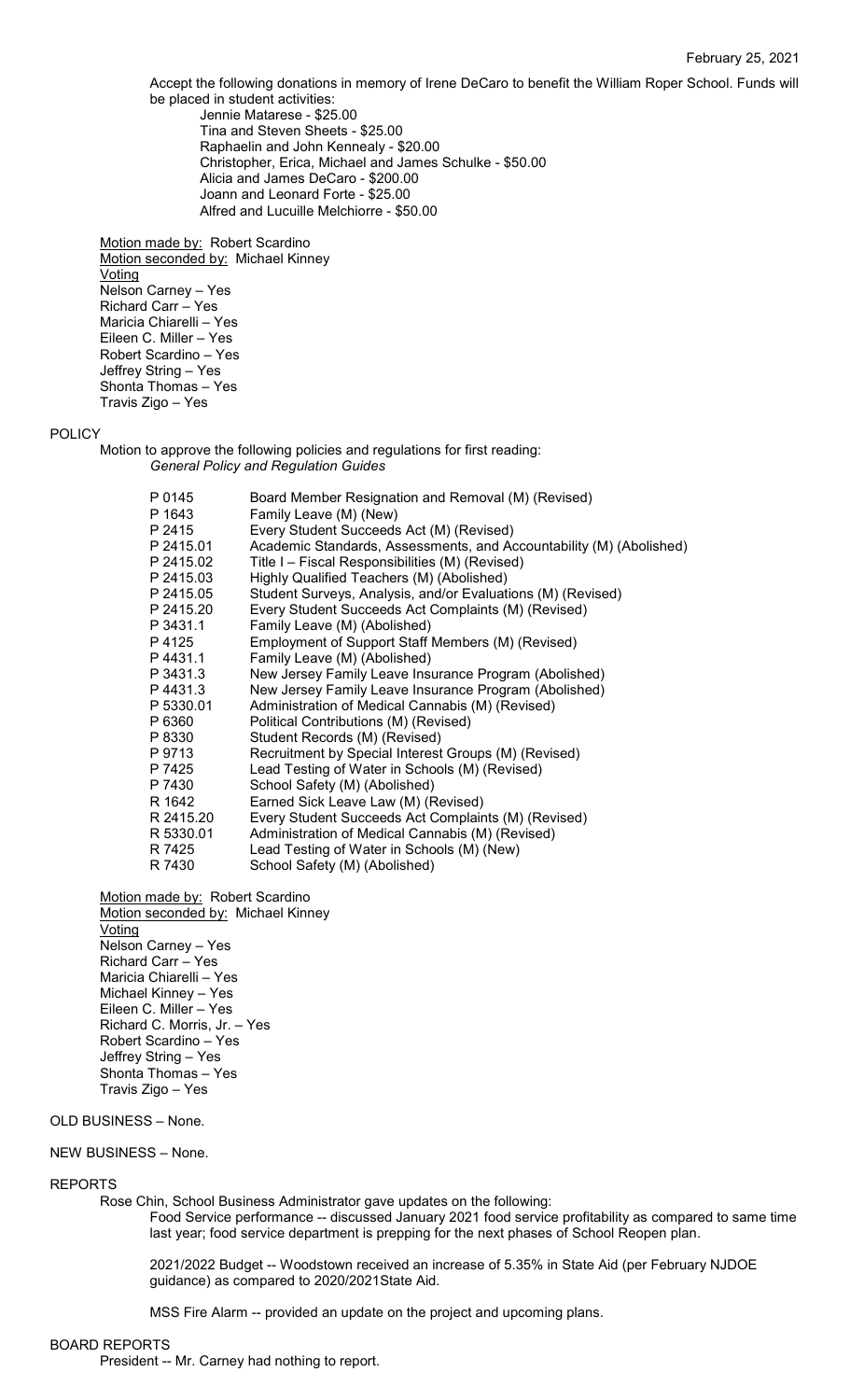Sending Districts

Upper Pittsgrove Township -- Mr. Michael Kinney provided an update of Upper Pittsgrove's in-person reopening plans; They intend to move to 5 full days in-person learning in the near future; will shift to in-person BOE meetings.

Mr. Kinney read a signed letter from the Upper Pittsgrove BOE as follows:

*"During our Board of Education meeting on February 24, 2021, there was a discussion about Woodstown's instructional plan. The Upper Pittsgrove Board of Education is not in favor of your current plan and encourages you to increase the amount of in-person instruction for our high school students.*

*Our Board feels as though our student's needs are not being met under your current plan, therefore our tuition money is being squandered. We believe that based on the current guidelines greater priority should be given to maximizing in- person instruction over extracurricular activities.*

*We strongly encourage you to heed our concerns and reconsider your plan. Our students are part of your academic community and their needs deserve to be a priority."*

Alloway Township -- Mr. Richard Morris reported that Alloway's 2019/2020 audit had no findings; Alloway moving to 5 days a week in-person instruction starting March 15th.

#### Liaison Reports

NJSBA Delegate Report – Mrs. Miller had nothing to report.

SACC Report – Ms. Thomas had nothing to report.

AG Report – Mr. Zigo reported that he has been in touch with leadership; will have more to report next month.

PTO Report – Mr. Scardino reported on the virtual sale for spirit wear; grandparents' day and upcoming fundraisers.

School Foundation Report – Dr. Carr had nothing to report.

CARE Report – Mr. String had nothing to report.

Marlton Recreational Field Report – Dr. Carr had nothing to report.

Pilesgrove Township Report – Mr. Carney reported for Dr. Haddad that Pilesgrove Township is collecting plastic bags to recycle for free Trex benches. There is a donation station at the ACME supermarket. Pilesgrove Township is considering stopping its Chipper service.

Woodstown Borough Report – Mrs. Chiarelli reported on the Borough's partnership with school.

AUDIENCE PARTICIPATION – Non-agenda Items. – An Upper Pittsgrove resident was in support of the message in the Upper Pittsgrove letter presented to the Board.

#### RECESS INTO EXECUTIVE SESSION I

The Open Public Meetings Act allows the Board to enter into executive session for confidential matters (N.J.S.A. 10:4- 12b). Matters discussed in executive session will remain confidential until such time as the need for confidentiality no longer exists.

Motion that the Board of Education enter into executive session, by resolution, to discuss personnel/legal matters. It is expected that the executive session will last approximately 30 minutes. The Board will reconvene in open public session immediately following. Formal action may or may not be taken as a result of the executive session. 7:54 p.m.)

Motion made by: Robert Scardino Motion seconded by: Michael Kinney Voting Nelson Carney – Yes Richard Carr – Yes Maricia Chiarelli – Yes Michael Kinney – Yes Eileen C. Miller – Yes Richard C. Morris, Jr. – Yes Robert Scardino – Yes Jeffrey String – Yes Shonta Thomas – Yes Travis Zigo – Yes

# RESUMPTION OF PUBLIC PORTION OF THE MEETING

Motion to resume the public portion of the meeting at 8:45 p.m.

Motion made by: Robert Scardino Motion seconded by: Michael Kinney Voting Nelson Carney – Yes Richard Carr – Yes